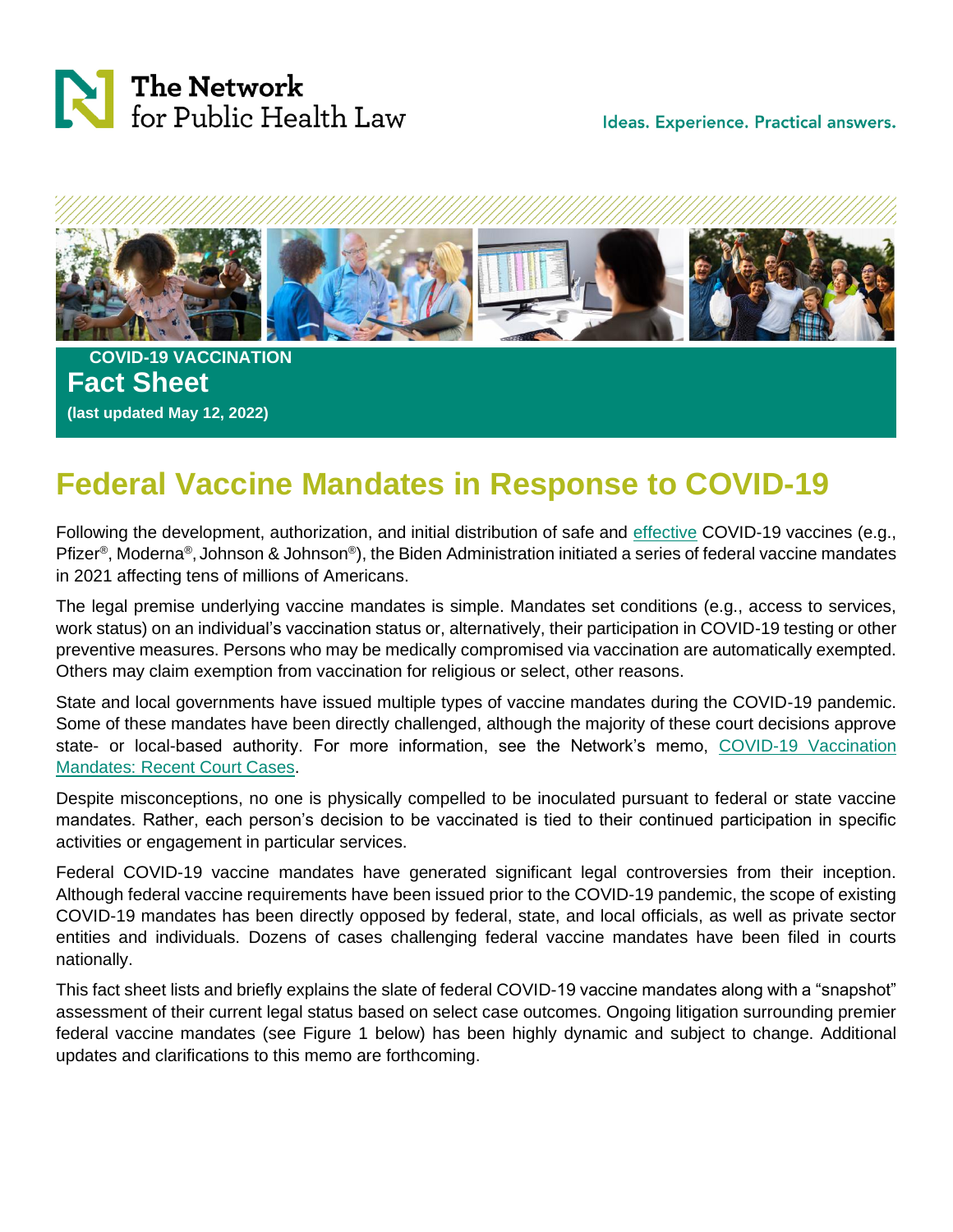| TANAN MAHAMAN MANAN MANAN MANAN MANAN MANAN MANAN MANAN MANAN MANAN MANAN MANAN MANAN MANAN MANAN MANAN MANAN |  |  |  |  |  |  |  |  |  |  |  |  |  |  |  |  |  |
|---------------------------------------------------------------------------------------------------------------|--|--|--|--|--|--|--|--|--|--|--|--|--|--|--|--|--|
| <b>Figure 1. Legal Snapshot of 3 Major Federal Vaccine Mandates</b>                                           |  |  |  |  |  |  |  |  |  |  |  |  |  |  |  |  |  |

| <b>CATEGORY</b>                                                                               | <b>DESCRIPTION</b> | <b>CASES</b>                                                                                                                                                                                                                                                                                                                             | <b>RESULTS</b>                                                               |  |  |  |
|-----------------------------------------------------------------------------------------------|--------------------|------------------------------------------------------------------------------------------------------------------------------------------------------------------------------------------------------------------------------------------------------------------------------------------------------------------------------------------|------------------------------------------------------------------------------|--|--|--|
| <b>OSHA Emergency</b><br>Employers with 100<br><b>Temporary Standard</b><br>or more employees |                    | NFIB v. OSHA & Ohio v. OSHA (U.S.<br>S. Ct.) (1/13/22) (halting<br>enforcement)<br>In re MCP No. 165, OSHA Covid<br>Rule (6 <sup>th</sup> Cir.) (12/17/21) (rejecting<br>legal challenges)                                                                                                                                               | Blocked by Supreme Court on<br>January 13, 2022; later<br>withdrawn by OSHA. |  |  |  |
| <b>CMS Health Care</b><br>All workers at CMS-<br>funded facilities<br><b>Workers Rule</b>     |                    | Biden v. Missouri & Becerra v.<br>Louisiana (U.S. S. Ct.) (1/13/22)<br>(allowing enforcement)<br>Missouri v. Biden (U.S. Dist. Ct.)<br>(11/29/21) (halting enforcement)<br>Louisiana v. Becerra (U.S. Dist. Ct.)<br>(11/30-21) (halting enforcement)<br>Florida v. HHS (11 <sup>th</sup> Cir.) (12/6/21)<br>(rejecting legal challenges) | Allowed to go into effect by<br>Supreme Court on January 13,<br>2022.        |  |  |  |
| <b>Federal Contractor</b><br>All federal<br>Rule<br>contractors (as<br>defined below)         |                    | Missouri v. Biden (U.S. Dist. Ct.)<br>(11/29/21) (halting enforcement)<br>Kentucky v. Biden (U.S. Dist. Ct.)<br>(11/30/21) (halting enforcement<br>Georgia v. Biden (U.S. Dist. Ct.)<br>(12/7/21) (halting enforcement)                                                                                                                  | Enforcement on hold.                                                         |  |  |  |

### **OSHA Emergency Temporary Standard**

The [OSHA Emergency Temporary Standard \(ETS\),](https://public-inspection.federalregister.gov/2021-23643.pdf) issued on November 5, 2021, required all large employers with 100 or more employees to ensure their employees either are vaccinated against COVID-19 or undergo weekly testing. OSHA's ETS explicitly allows for medical or religious-based exemptions. Additional specific information on OSHA's ETS is available in the following Network guidance document: [Guidance: OSHA's](https://www.networkforphl.org/wp-content/uploads/2021/12/Western-Region-Memo-COVID-OSHA-Vaccine-Mandate-FAQs-3.pdf)  [COVID-19 Vaccination Mandate Standard for Large Employers.](https://www.networkforphl.org/wp-content/uploads/2021/12/Western-Region-Memo-COVID-OSHA-Vaccine-Mandate-FAQs-3.pdf)

**Current Legal Status:** OSHA's ETS was immediately challenged (even prior to its formal introduction) in federal courts. On November 6, 2021, the [Fifth Circuit Court of Appeals](https://www.ca5.uscourts.gov/opinions/pub/21/21-60845-CV0.pdf) blocked the ETS nationwide through a temporary stay. Additional challenges in multiple federal courts were consolidated into one appeal before the Sixth Circuit Court of Appeals. On December 17, the [Sixth Circuit,](https://www.womblebonddickinson.com/sites/default/files/2021-12/OSHA_Sixth_Circuit_Decision.pdf) in a 2-1 decision, lifted the Fifth Circuit's stay and allowed the ETS to go into effect. [OSHA moved forward with the ETS](https://www.dol.gov/newsroom/releases/osha/osha20211218) while noting it would not issue citations for the time.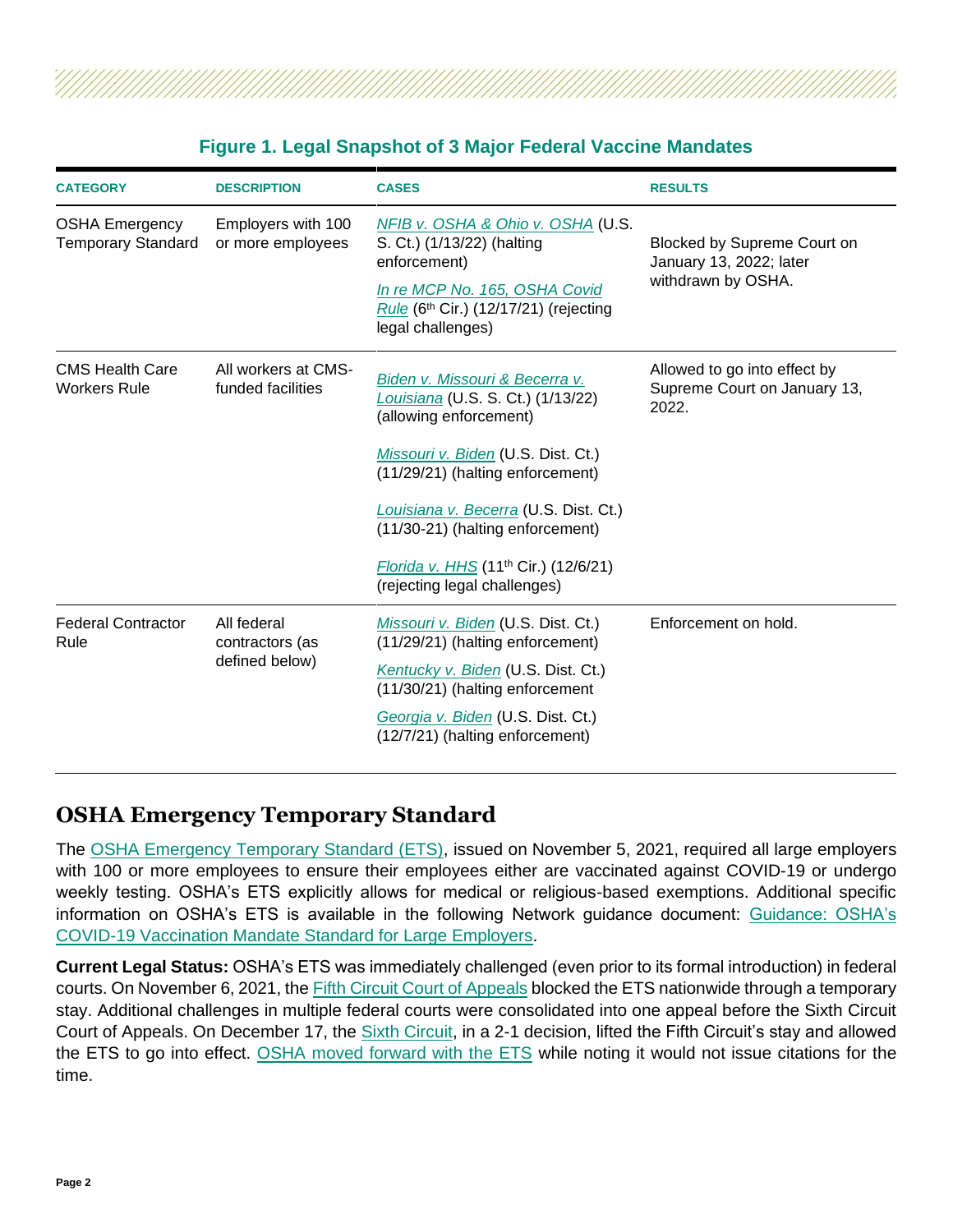Following numerous requests for emergency relief from enforcement of OSHA's ETS, on December 22, the U.S. Supreme Court [held a special hearing](https://www.supremecourt.gov/orders/courtorders/122221zr2_f20h.pdf) on January 7, 2022, to assess the legality of the standard, as well as the [Centers for Medicare and Medicaid Services \(CMS\) vaccine mandate](https://www.supremecourt.gov/orders/courtorders/122221zr1_d18e.pdf) for health care workers (discussed below). On January 13, 2022, the [Supreme Court](https://www.supremecourt.gov/opinions/21pdf/21a244_hgci.pdf) blocked the ETS from going into effect. In a 6-3 decision, the Court held that opponents of the ETS were likely to succeed on their claims that the agency exceeded its authority. OSHA withdrew the ETS formally on January 26, 2022. On February 18, the [Sixth Circuit Court of Appeals](https://www.bloomberglaw.com/public/desktop/document/MCPNo165OSHACovidRuleDocketNo21070006thCirNov182021CourtDocket/18?1645653148) dismissed the suit as moot.

# **CMS Vaccine Mandate**

CMS [Interim Final Rule](https://www.cms.gov/medicareprovider-enrollment-and-certificationsurveycertificationgeninfopolicy-and-memos-states-and/guidance-interim-final-rule-medicare-and-medicaid-programs-omnibus-covid-19-health-care-staff-0#:~:text=On%20November%2005%2C%202021%2C%20CMS,Medicaid%2Dcertified%20providers%20and%20suppliers.) (CMS' Rule), issued on November 5, 2021, requires workers (including students, people in training, volunteers, and others) at Medicare- and Medicaid-certified facilities to be vaccinated against COVID-19 within 60 days. Unlike with OSHA's ETS (noted above) there is no testing alternative. CMS' Rule expressly allows for medical or religious exemptions.

**Current Legal Status:** Following a [Missouri district court's](https://ago.mo.gov/docs/default-source/press-releases/cms-injunction.pdf) prohibition on enforcement of CMS's rule in 10 states on November 29, 2021, and a [federal district court in Louisiana'](https://images.magnetmail.net/images/clients/AHA_MCHF/attach/2021/CMSVaccineMandateLouisianaPIOrder.pdf)s similar prohibition a day later on November 30, [CMS](https://www.cms.gov/About-CMS/Agency-Information/Emergency/EPRO/Current-Emergencies/Current-Emergencies-page) [suspended](https://www.cms.gov/About-CMS/Agency-Information/Emergency/EPRO/Current-Emergencies/Current-Emergencies-page) "activities related to the implementation and enforcement of [the mandate] pending future developments in the litigation." On December 6, the [Eleventh Circuit Court of Appeals](https://media.ca11.uscourts.gov/opinions/pub/files/21-10498order.pdf) rejected Florida's request to block the mandate. As discussed above, the Supreme Court [held a special hearing](https://www.supremecourt.gov/orders/courtorders/122221zr2_f20h.pdf) on January 7, 2022 to assess the legality of the OSHA ETS and CMS Rule.

On January 13, the [Supreme Court](https://www.supremecourt.gov/opinions/21pdf/21a240_d18e.pdf) upheld the CMS Mandate. In a 5-4 decision, it determined that the mandate fell within HHS' conditional spending authority, allowing it to take effect nationwide.

Despite the Supreme Court's ruling, on February 8, 16 states, led by Louisiana, filed an [amended complaint,](http://www.ag.state.la.us/Files/Article/13000/Documents/CMSAmendedComplaint.pdf) again challenging the CMS Rule. The amended complaint argues that evolving circumstances warrant a new review of the basis on which CMS framed its mandate. Among the changing circumstances is how the mandate does not effectively combat the Omicron variant. Most states have already passed their vaccination deadline date, and others are set to surpass them later in February. On March 4, the full [5th Circuit Court of Appeals](https://www.law360.com/articles/1470660/attachments/0) denied the request to amend the lawsuit, holding that doing so would alter the status of the appeal, with 10 of the 17 judges voting against rehearing the case.

However, despite the wide adoption of the CMS mandate and consensus of its constitutionality, dissidents remain. In a symbolic vote on March 2, the U.S. [Senate](https://www.senate.gov/legislative/LIS/roll_call_votes/vote1172/vote_117_2_00067.htm) voted to roll back the CMS mandate, but the measure is likely to die on the House floor. Later than month, Kansas [Governor Laura Kelly announced](https://www.cjonline.com/story/news/coronavirus/2022/03/29/kansas-wont-enforce-cms-federal-covid-vaccine-mandate-health-care/7208824001/) that state regulators would not enforce the mandate at hospitals and other health care facilities. CMS subsequently sent a [letter](https://kdads.ks.gov/docs/librariesprovider17/survey-certification-and-credentialing-commission/nursing-home-regulations-and-state-statutes/cms-response-to-ks.pdf?sfvrsn=f23282b5_0) to the governor's office threatening to cut funding as to increase federal regulatory presence in the state.

# **Federal Contractor Rule**

On September 9, 2021, President Biden issued [Executive Order 14042,](https://www.whitehouse.gov/briefing-room/presidential-actions/2021/09/09/executive-order-on-ensuring-adequate-covid-safety-protocols-for-federal-contractors/) mandating COVID-19 vaccination for federal contractors and subcontractors by January 18, 2022. The mandate applies to contractors (and their workers) for all "new contract[s], contract-like instrument[s]," and "extension or renewal[s] of an existing contract or contract-like instrument" for services, construction, or a lease. There is no alternate testing option, but medical and religious exemptions are permitted.

**Current Legal Status:** On November 29, a [federal district Court in Missouri](https://casetext.com/case/missouri-v-biden-2) blocked enforcement of the rule for employees of federal contractors in Alaska, Arkansas, Iowa, Missouri, Montana, Nebraska, New Hampshire,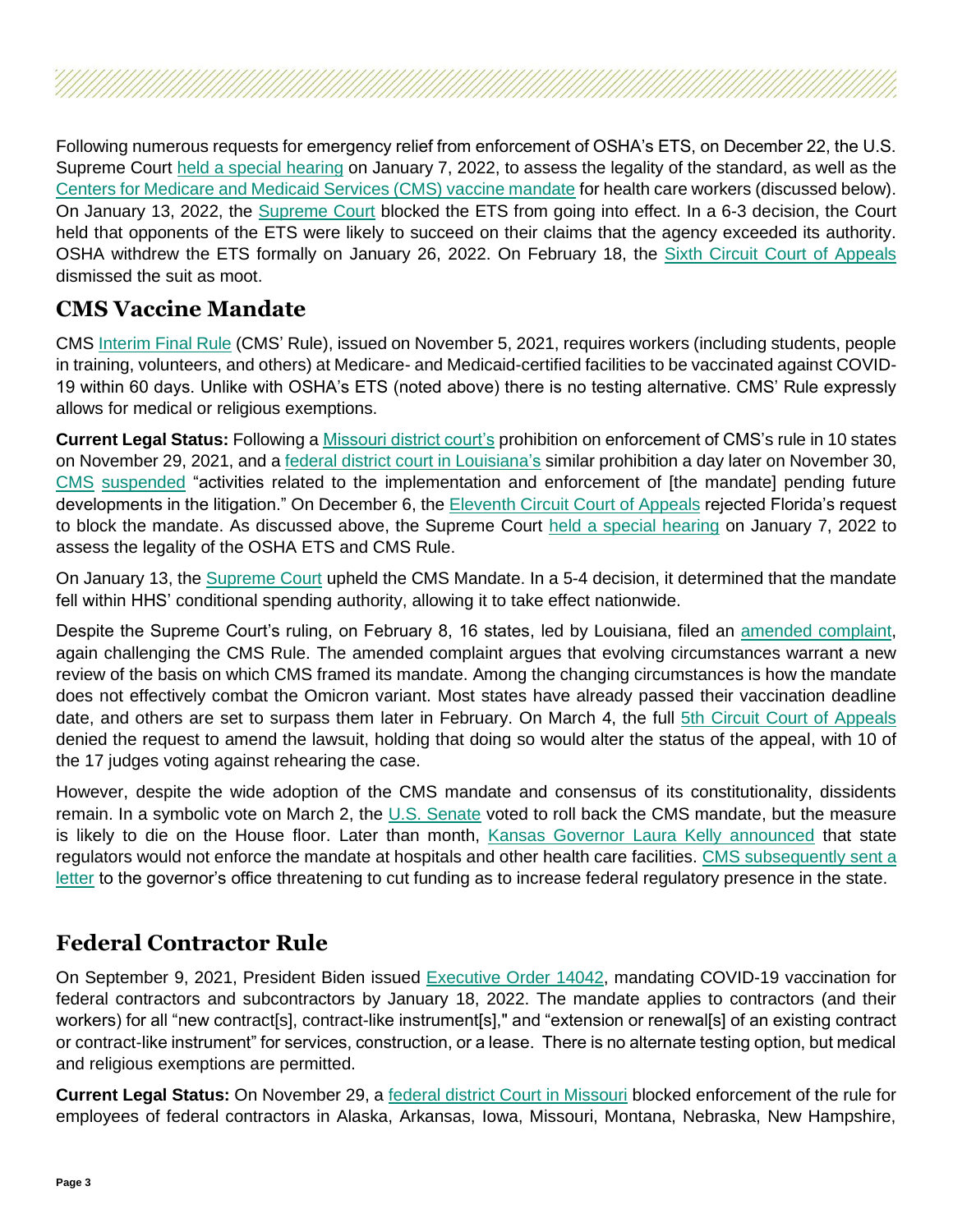North Dakota, South Dakota and Wyoming. On November 30, a [federal district court in Kentucky](https://www.pacermonitor.com/view/ZPS2UUY/Commonwealth_of_Kentucky_et_al_v_Biden_et_al__kyedce-21-00055__0050.0.pdf) blocked enforcement of the rule in Kentucky, Ohio, and Tennessee. The ruling was appealed. On January 6, 2022, the [Sixth Circuit Court of Appeals](https://www.opn.ca6.uscourts.gov/opinions.pdf/22a0002p-06.pdf) refused to block the district court ruling. On December 7, [a federal judge in Georgia](https://www.pacermonitor.com/view/KDQLKJY/The_State_of_Georgia_et_al_v_Biden_et_al__gasdce-21-00163__0094.0.pdf) granted a preliminary injunction, blocking enforcement nationwide. Two days later on December 9, the U.S. Department of Justice filed a notice of appeal to the [Eleventh Circuit,](https://www.bloomberglaw.com/public/desktop/document/TheStateofGeorgiaetalvBidenetalDocketNo121cv00163SDGaOct292021Cou/1?1639139948) as well as an emergency motion to stay the injunction, which the court subsequently rejected on December 17. Oral arguments took place on April 4, 2022, during which a three-judge Eleventh Circuit panel [indicated that the federal government had a "high bar"](https://federalnewsnetwork.com/contracting/2022/04/appeals-court-sees-high-bar-to-restoring-federal-contractor-vaccine-mandate/) to clear to overturn the lower court's injunction. On December 15, [a judge in Louisiana](https://aboutblaw.com/0Ue) blocked the mandate in Louisiana, Mississippi, and Indiana. The Justice Department appealed that ruling to the [Fifth Circuit](https://www.bloomberglaw.com/public/desktop/document/LouisianaetalvBidenetalDocketNo121cv03867WDLaNov042021CourtDocket/2?1642181703) on January 11. Another [federal district court in Arizona](https://www.bassberrygovcontrade.com/wp-content/uploads/sites/90/2022/01/Arizona-injunction.pdf) enjoined enforcement of the mandate on January 27, 2022. Until the Circuit Courts rule on the appeals, enforcement of the mandate remains on hold nationwide.

With the legal status of the vaccine mandate for federal contractors unclear, the Office of Management and [Budget issued guidance](https://www.saferfederalworkforce.gov/contractors/) stating the federal government would not take action to enforce any portion of Executive Order 14042. Additionally, the Department of Defense instructed all contracting officers not to include vaccination clauses in existing contracts and orders.

#### **Federal Employees**

On September 9, 2021, President Biden issued [Executive Order 14043,](https://www.whitehouse.gov/briefing-room/presidential-actions/2021/09/09/executive-order-on-requiring-coronavirus-disease-2019-vaccination-for-federal-employees/) requiring all federal employees to be fully vaccinated by November 22, 2021. There is no testing alternative, but medical and religious exemptions are permissible.

**Current Legal Status:** The Biden administration announced on November 29 that it would [delay enforcement](https://www.saferfederalworkforce.gov/faq/vaccinations/) of the order, including suspensions and penalties, until 2022.

On January 21, 2022, [a federal judge in Texas](https://storage.courtlistener.com/recap/gov.uscourts.txsd.1855108/gov.uscourts.txsd.1855108.36.0.pdf) issued a nationwide injunction, blocking the federal employee mandate from going into effect. The court, relying on the Supreme Court's reasoning in the OSHA ETS case (see above), found that the challengers were likely to succeed on their arguments against the mandate. Primary among the arguments was that President Biden lacked constitutional or statutory authority to directly mandate employees be vaccinated as part of his Executive branch authority to regulate workplace conduct. On February 9, the [5th Circuit Court of Appeals,](https://www.law360.com/articles/1463757/attachments/0) in a 2-1 panel decision, declined to block the lower court's order barring the mandate, allowing the ban to continue during the appeals process.

A [different three-judge panel](https://www.law360.com/articles/1471568/5th-circ-questions-basis-for-fed-worker-vax-mandate-freeze) of the 5th Circuit Court considered the case on March 8, assessing again whether to put aside the district judge's nationwide injunction, or reinstate the mandate. Judges considered the impacts of outside factors including falling COVID-19 rates, mask mandate repeals, extremely high percentages of vaccinated federal employees, and other 5th Circuit decisions concerning vaccine mandates. On [April 7, 2022,](https://www.ca5.uscourts.gov/opinions/pub/22/22-40043-CV1.pdf) the panel ordered the district judge to throw out the challenge. On April 11, the [Department of Justice](https://www.reuters.com/world/us/us-seeks-resume-enforcing-federal-employee-vaccine-mandate-2022-04-11/) asked the court to take "appropriate steps so that the government may resume implementation and enforcement" of the executive order, arguing it is "justified by the serious ongoing harm to the public interest and to the government." Shortly thereafter, on April 19, the [4th Circuit](https://www.bloomberglaw.com/document/X1Q6OD7IQ882?) held that the mandate could not be challenged in court because the Civil Service Reform Act removed courts' ability to hear suits involving federal employment. Challenges would instead need to be resolved via an administrative scheme.

The Safer Federal Workforce Task Force published [guidance](https://www.saferfederalworkforce.gov/downloads/FAQs_compliance_injunction_EO%2014043_20220124.pdf) on how agencies should navigate the order during the injunction. Some federal agencies established their own policies. For example, the Department of [Health and Human Services \(HHS\)](https://www.hhs.gov/about/news/2021/08/12/secretary-becerra-to-require-covid-19-vaccinations-for-hhs-health-care-workforce.html) and the Indian Health Service (IHS) issued their own mandates in August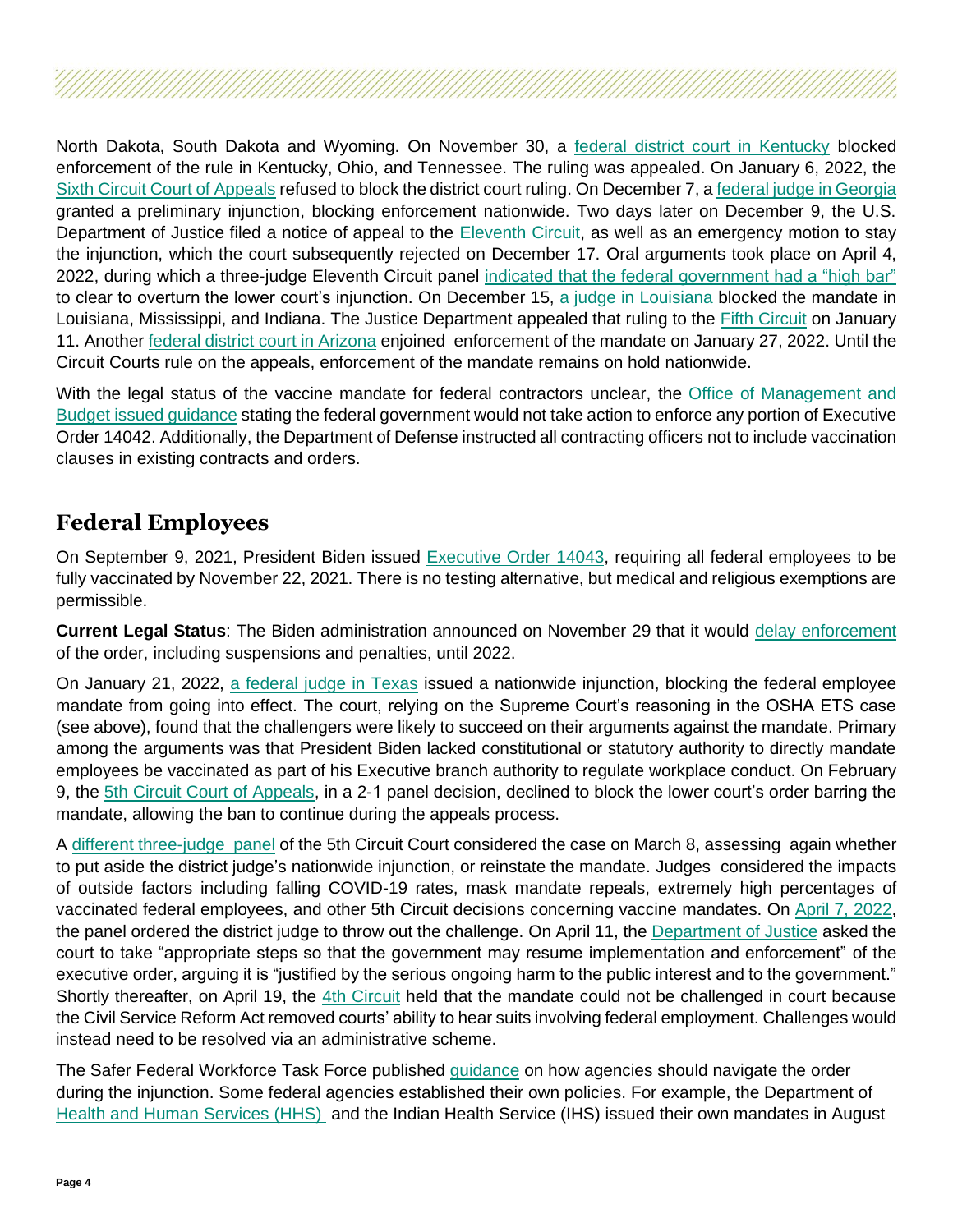2021, one month before Biden's E.O. All employees of the [Veterans Health Administration,](https://www.va.gov/opa/pressrel/pressrelease.cfm?id=5703#:~:text=All%20VA%20employees%20are%20eligible,VA%20COVID%2D19%20information%20page.) administered by the Veterans Affairs (VA), are also subject to a vaccine mandate.

# **Federal Military Mandate**

With support from President Biden as Commander in Chief, U.S. Secretary of Defense Lloyd Austin [issued a](https://media.defense.gov/2021/Aug/25/2002838826/-1/-1/0/MEMORANDUM-FOR-MANDATORY-CORONAVIRUS-DISEASE-2019-VACCINATION-OF-DEPARTMENT-OF-DEFENSE-SERVICE-MEMBERS.PDF)  [memo](https://media.defense.gov/2021/Aug/25/2002838826/-1/-1/0/MEMORANDUM-FOR-MANDATORY-CORONAVIRUS-DISEASE-2019-VACCINATION-OF-DEPARTMENT-OF-DEFENSE-SERVICE-MEMBERS.PDF) on August 24, 2021 directing secretaries of military departments to implement plans to begin full vaccination of all members of the armed forces. Those who refuse the vaccine or are not otherwise entitled to an exception must be discharged from military service. On September 14, the Secretary of the Army issued a [policy memorandum](https://www.army.mil/article/250277/army_announces_implementation_of_mandatory_vaccines_for_soldiers) requiring active duty units to be fully vaccinated by December 15, and reserve and National Guard units to be fully vaccinated by June 30, 2022.

**Current Legal Status:** On December 27, President Biden signed a [defense budget bill](https://www.congress.gov/bill/117th-congress/house-bill/4350/text) that included a provision prohibiting military branches from dishonorably discharging any member who refused vaccination on religious or other grounds, requiring honorable discharge instead. While the vast majority of the active federal military is now vaccinated, National Guard units have not all followed suit. Several governors have refused to order vaccination for their states' National Guard. [Texas](https://www.nbcdfw.com/news/local/texas-news/gov-abbott-refuses-dod-vaccine-mandate-for-national-guard-says-disciplined-members-can-blame-biden/2840194/) Governor Greg Abbott filed a [lawsuit](https://www.texasattorneygeneral.gov/sites/default/files/global/images/Abbott%20v%20Biden%20-%20Complaint.pdf?utm_content=&utm_medium=email&utm_name=&utm_source=govdelivery&utm_term=) against the Biden administration on January 4, 2022. A legal challenge by Oklahoma Governor Kevin Stitt to enjoin enforcement of the vaccination mandate for the state National Guard was rejected on December 28 by [a federal court in Oklahoma.](https://www.scribd.com/document/549844314/Oklahoma-National-Guard-ruling#download) On January 3, a federal judge in Texas forbade [the Navy](https://www.nytimes.com/2022/01/04/us/lawsuit-us-troops-vaccine-exemption.html) from taking "any adverse action" against Navy service members who have declined the vaccine and are requesting an exemption.

On February 28, the [5th Circuit Court of Appeals](https://www.bloomberglaw.com/document/XRN5GCJ0000N?) upheld the injunction as applied to the Navy members. On March 7, the Biden administration enforcement of the mandate against Navy service members alleging religious beliefs violations. The federal government argues that the inability to enforce the mandate infringes on military decision-making in deployment decisions. On [March 25, the Supreme Court](https://www.supremecourt.gov/opinions/21pdf/21a477_1bo2.pdf) stayed the Texas federal district court's order, allowing the Navy to limit deployment, training, and other activities for servicemembers declining vaccines on religious grounds while the lawsuit plays out in the 5<sup>th</sup> Circuit. Similarly, on April 19, the Supreme [Court](https://www.supremecourt.gov/orders/courtorders/041822zr_11o2.pdf) declined to halt the Air Force from disciplining unvaccinated reservists, keeping the mandate in place. On April 28, a [Georgia federal judge](https://www.law360.com/articles/1488247/attachments/0) allowed a U.S. Air Force officer to transform her individual claim against the mandate into a proposed class action. Following the nationwide injunction of the federal employee mandate (discussed above), the [Department of Defense](https://www.militarytimes.com/news/pentagon-congress/2022/01/27/dod-is-pausing-civilian-covid-vaccine-mandate-after-court-ruling/) announced that it would not be enforcing the mandate for civilian military employees while the challenge remains in court.

On February 1, Defense Secretary Austin rejected in writing a request among 7 Republican governors (Alaska, Oklahoma, Texas, Idaho, Mississippi, Nebraska, and Wyoming) for exemptions from vaccination mandates for their states' National Guard troops. He repeated how failure to vaccinate will result in prohibition on participating in drills, training, and other military duties, and will "jeopardize the member's status in the National Guard." In March, the [Biden administration](https://thehill.com/policy/defense/599849-biden-administration-asks-court-to-dismiss-oklahomas-lawsuit-over-national) asked a federal court in Oklahoma to dismiss the state's lawsuit over the National Guard mandate. The [Army](https://www.nytimes.com/2022/02/02/us/us-army-vaccine-mandate.html) and [Marines](https://www.nbcsandiego.com/news/local/military/469-marines-discharged-over-covid-vaccine-mandate/2859395/) have begun dismissing service members who refused vaccination. Responding to forcible discharges of unvaccinated service members, [one U.S. Representative](https://patch.com/new-jersey/pointpleasant/bill-would-force-military-reinstate-those-who-refused-covid-vaccine) introduced a bill in May 2022 to reinstate military personnel who had refused the vaccine. Multiple lawsuits have been filed in federal courts challenging denied religious exemptions.